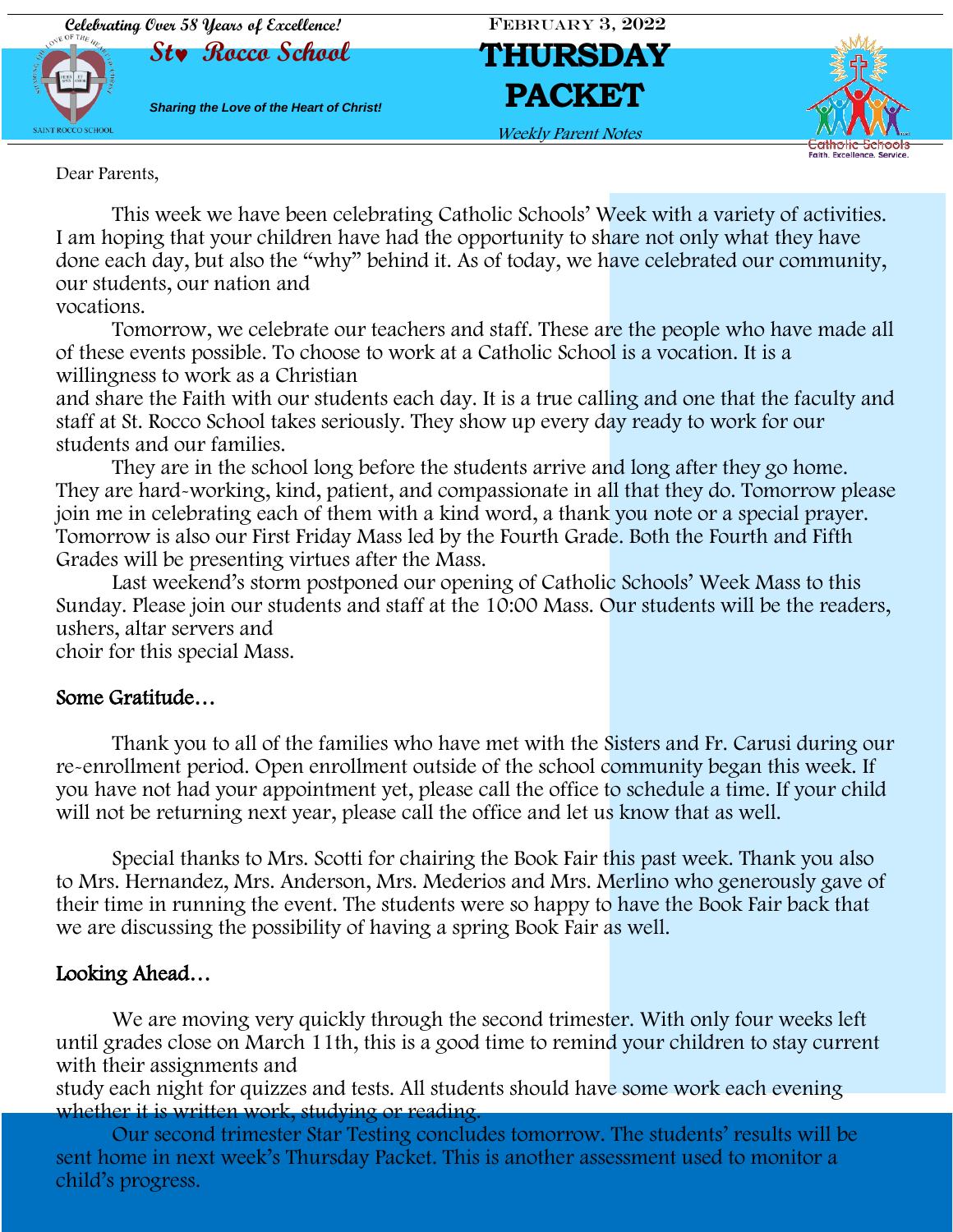

Finally, today the church celebrates the Feast of St. Blaise. It is on this day that the traditional Saint Blaise blessing of the throats is offered. Bishop Blaise was martyred in Armenia in 316. During this time of sickness and suffering, let us pray together.

"Through the intercession of Saint Blaise, bishop and martyr, may God deliver you from every disease of the throat and from every other illness."

I am wishing you a safe and peaceful week.

Respectfully,

Regina M. Hand



Important Information

Re-registration appointments are still on-going. If you have any questions please feel free to reach out to the School Office at 401-944-2993 or office@stroccoschool.org l

St. Rocco School is accepting applications for the 2022-2023 school year. Please encourage family and friends to visit our school. "Word of mouth" is the best way to spread the good news about us. Don't forget about our REFERRAL PROGRAM! Please check the website for details. For more than 58 years, St. Rocco has had the distinction and reputation of educating the whole child; spiritually, educationally and socially. We are proud of our accomplishments and we continue to strive to greatness for our students!



Pro-Life Baby Shower –Thank you to all those who have contributed thus far. The response has been overwhelming! Collection continues until February Recess! All items and donations collected will go toward the Gabriel Project sponsored by the Diocese of Providence for young mothers who chose life for their baby! We thank

you in advanced for your generosity. Please refer to the flyer posted on the school website.

Financial Aid -Applications for financial aid for the 2022-2023 school year have started. You can apply by going on to the FACTS management website. In addition, in order to receive parishioner rate for the 2022-2023 school year, you must have contributed \$250.00 to St. Rocco Church by *December 31, 2021* to receive parishioner rate

**Student Council** – Meeting scheduled for Tuesday, February  $8<sup>th</sup>$  at 7:30 am.

Food Drive - Thank you to our students who participated in our Community Food Drive on Monday to kick off our Catholic School's Week! Each child was asked to bring in canned goods and \$1.00 for community food baskets. Our school successfully raised \$100.00!



**Guessing Jar** – Students had the opportunity this week to guess how many cubes were in the jar.The answer was 227!

Austin Martins: 1<sup>st</sup> prize \$15 giftcard to Coldstone Creamery. His guess was 228

Isabella Senno: 2nd prize \$5.00 Barnes and Noble gift card. She guessed 230.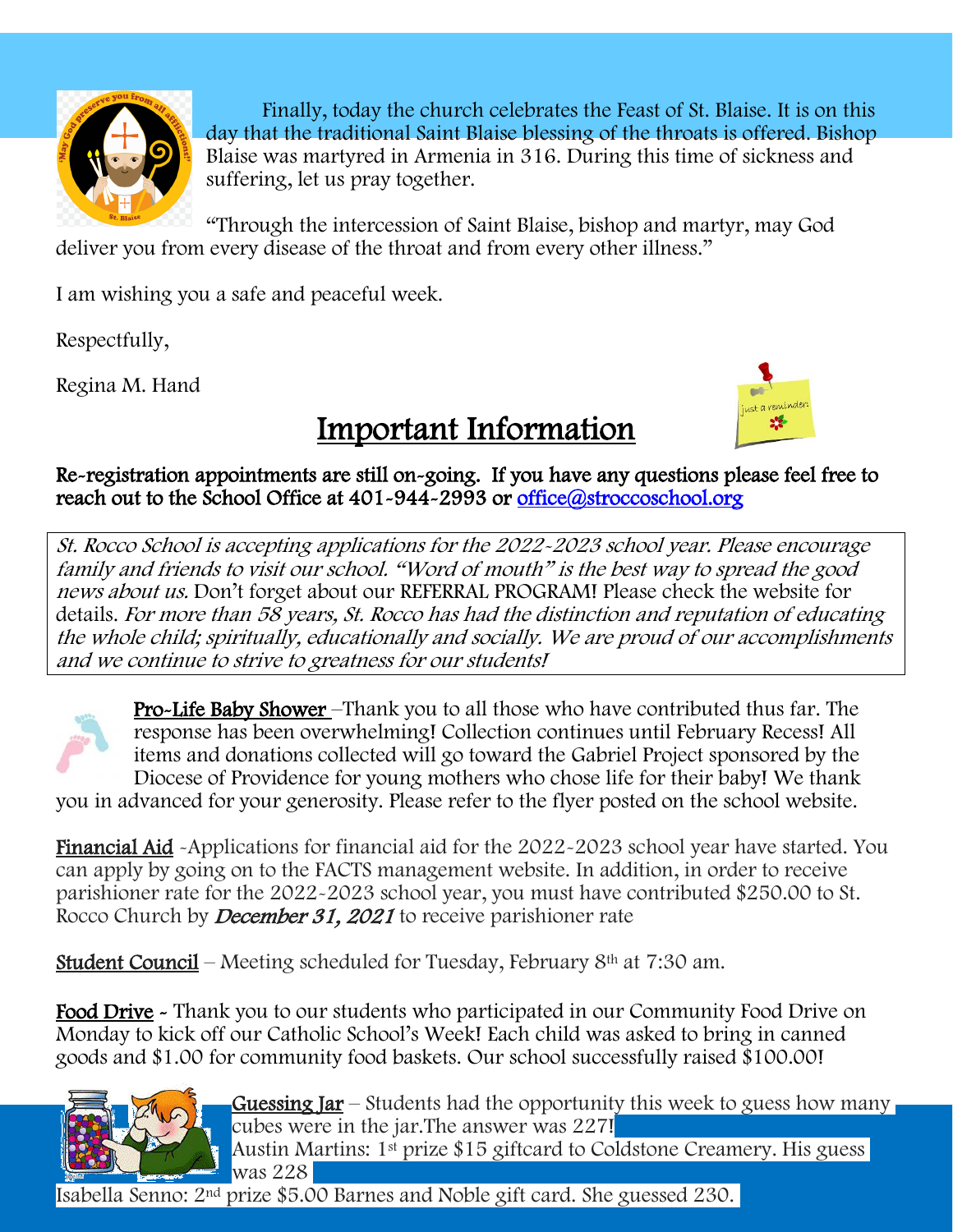

### **Science News** ~ On Friday, January 28<sup>th</sup>, seventh grade students

participated in our annual Invention Convention. The projects were judged by Mr.TJ DelSanto, Mr. Ralph Ciunci, Mr. Richard Montella & Mr. David Evans. Many thanks to them for taking the time to judge and give feedback to the students. They were very impressed. Congratulations to all for a job well done!

1 st Place - Alivia Poulin 2<sup>nd</sup> Place - Kate Gorgievski & 3<sup>rd</sup> Place - Brianna Moosey



## Classroom News ~ Prekindergarten 4 – Mrs. Tavares



 It is amazing how fast a school year goes by! We are already over half way through the 2021-2022 school year. The children will be celebrating the  $100<sup>th</sup>$ day of school by bringing in a poster with 100 items and we will paint 100 dots in groups of 10. It is wonderful to watch how the students are growing and learning every day.

 We are continuing on our journey through the alphabet. We are already working on the letter P! We will make a peacock for uppercase P and a pig for lower case p. When we are done creating each letter animal, we practice writing each letter. We are also working on our number skills, recognizing the numerals up to 20 and putting them in order. We will use mittens to order the numbers from 1-20. The class is making a counting book. They are going to count snowflakes backwards from 10-1. They will be writing the numeral and the number word.





We are also learning about the different parts of a book. We are beginning to be able to identify the front cover, the back cover, the spine or binding, and the title. We are learning that the author writes the words and the illustrator draws the pictures.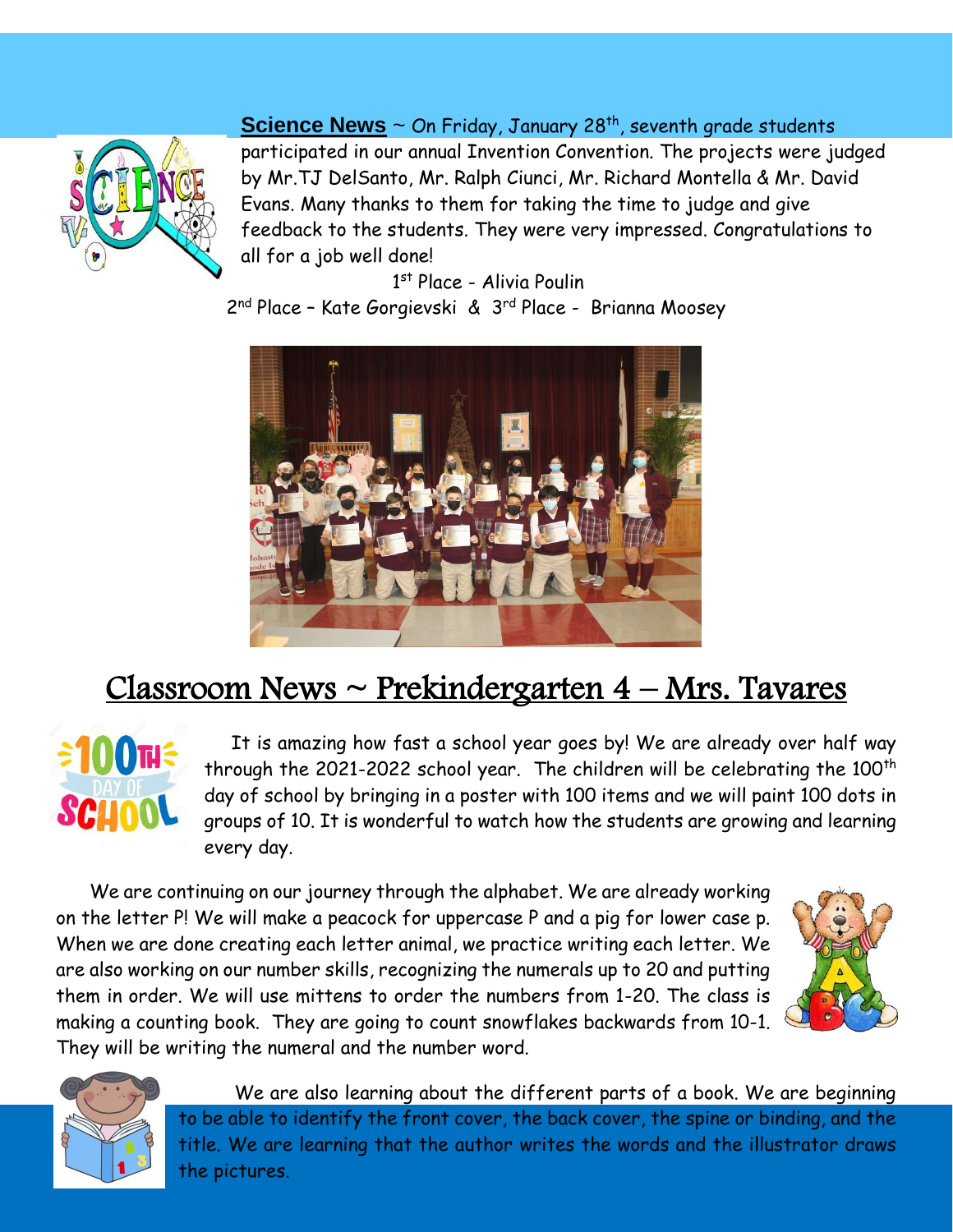The students are continuing to get ready for Kindergarten. We have been working on rhyming words, sequencing events in a story and measuring.

 After February vacation, we will learn about the weather and the different seasons, as well as the planets and space. The students really enjoy bringing our classroom to life with stars and planets.



On Wednesday, our Annual Spelling Bee was held in Café Rocco. Congratulations to following students who were the grade level winners:



4th Grade – Mia Gorgievski & Mikaela Mercier

5th Grade - Joey Broccoli & Robert DiVozzi

6th Grade – Matthew Beauregard & Nicholas Scotti

7th Grade - Kate Gorgievski & Brendan White

8th Grade – Natasha Lonardo & Antonio Ritacco

Congratulations to Kate Gorgievski  $\sim$  Grade 7, for winning our school's Spelling Bee and to Nicholas Scotti  $\sim$  Grade 6, for earning second place.



Also, we would like to acknowledge the students in grades 1, 2 & 3 who participated in their own grade level classroom bees and listed below are the winners of each grade. Fun was had by all!

| 1 <sup>st</sup> Grade: Gabrielle Mercier | <b>Autumn Mercier</b> |
|------------------------------------------|-----------------------|
| 2 <sup>nd</sup> Grade: Ava Bernardeau    | Jaxson Scipone        |
| 3rd Grade: Caroline Berube               | Lowell Grady          |

Milana Scarcella Selena Hines Stephanie Tourigny